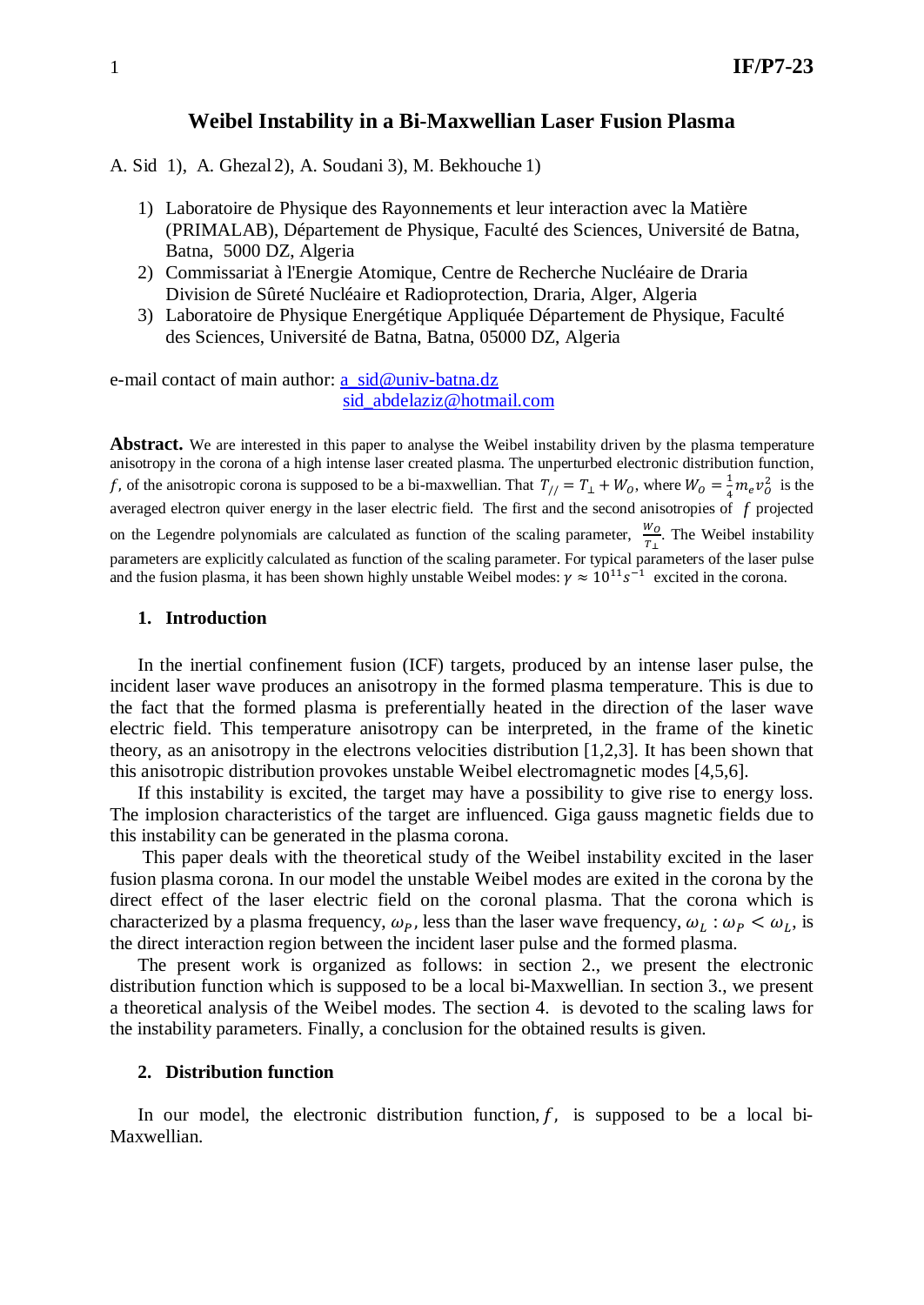$$
f = \left(\frac{m_e}{2\pi}\right)^{3/2} \frac{n_e}{T_\perp T_\parallel^{1/2}} \exp\left(-\frac{1}{2}\frac{m_e v_\perp^2}{T_\perp}\right) \exp\left(-\frac{1}{2}\frac{m_e v_\parallel^2}{T_\parallel}\right),\tag{1}
$$

where  $e, m_e, n_e, T_{\parallel}, T_{\perp}$  are respectively the elementary electric charge, the electron mass, the electrons density, the parallel temperature to the anisotropy direction and the temperature in the perpendicular plane.

In the case of the linear polarized laser pulse, with an electric laser wave oriented in the parallel direction:  $T_{\parallel} = T_{\perp} + W_0$ , where  $W_0$  is the average, on the laser cycle, of the oscillating energy communicated to the electron by the laser wave. But in the case of the circularly polarized laser wave, with an electric laser wave oscillating in the perpendicular plane:  $T_{\parallel} = T_{\perp} - W_{O}$ .

The average quiver energy,  $W_0$ , is calculated using the perturbed fluid electron motion equation by considering the collisions [7,8,9,10], so:

$$
W_0 = \frac{e^2}{8\varepsilon_0 c m_e} \frac{I}{\omega_L^2} (1 - \frac{1}{2} (\frac{v_c}{\omega_L})^2),
$$
 (2)

where  $\varepsilon_0$ , c, I and  $v_c \sim n_e / (T)^{3/2}$  are respectively the vacuum electric permittivity, the speed of light in the vacuum, the laser pulse intensity and the collisions frequency, where  $T =$  $\int_0^\infty d^3\vec{v} f \frac{m_e}{2} v^2$  $\int_{0}^{\infty} d^{3} \vec{v} f \frac{m_{e}}{2} v^{2} / \int_{0}^{\infty} d^{3} \vec{v} f v^{2} dv$  is the electrons temperature.

We develop the bi-Maxwellian electronic distribution function (eq. 1) on the Legendre polynomials,  $P_l(\mu = \frac{v_{\parallel}}{n})$  $\sum_{\nu=0}^{\infty}$  [11]:  $f = \sum_{0}^{\infty} P_l(\mu) f_l(\nu)$ . Hence, the isotropic distribution function,  $f_0$ , the first,  $f_1$  and the second,  $f_2$ , are calculated as:

$$
f_0 = \left(\frac{m_e}{2\pi T_1}\right)^{3/2} n_e \exp(-y) \left\{ \left(1 + \widetilde{W}_0\right)^{-\frac{1}{2}} + \frac{y}{3} \widetilde{W}_0 \left(1 + \widetilde{W}_0\right)^{-\frac{3}{2}} \right\},\tag{3}
$$

$$
f_1 = 0,\tag{4}
$$

$$
f_2 = \left(\frac{m_e}{2\pi T_1}\right)^{3/2} n_e \exp\left(-y\right) \left\{\frac{2y}{3} \widetilde{W}_0 \left(1 + \widetilde{W}_0\right)^{-1/2}\right\},\tag{5}
$$

where  $y = \frac{m_e v^2}{2T_1}$  $\frac{n_e v^2}{2T_{\perp}}$  and  $\widetilde{W}_o = \frac{W_o}{T_{\perp}}$  $\frac{W_0}{T_{\perp}}$ . We have presented, on the FIG.1., the  $f_0(y)$ , for several values of the scaling parameter  $\widetilde{W}_0$ .

#### **3. Weibel instability analysis**

In the reference [6], a dispersion relation, in the semicollisional regime, is established. This dispersion relation is derived in the Lorentz gas and in the local approximations. It is valid in the whole collisionality regime. Practical expression of the growth rate of the most unstable Weibel mode and its group velocity are computed from this relation, so:

$$
\gamma_{max} = \frac{2^{15/4}}{3^{3/2}\sqrt{\pi}} \frac{v_t^{5/2}}{\sqrt{n_e}} \frac{\omega_p \left[ \int_0^\infty \sqrt{y} f_2 dy \right]^{3/2}}{\int_0^\infty f_0 dy},\tag{6}
$$

$$
v_g = \frac{v_t}{\sqrt{2}} \frac{\int_0^\infty \sqrt{y} f_1 dy}{\int_0^\infty f_0 dy},\tag{7}
$$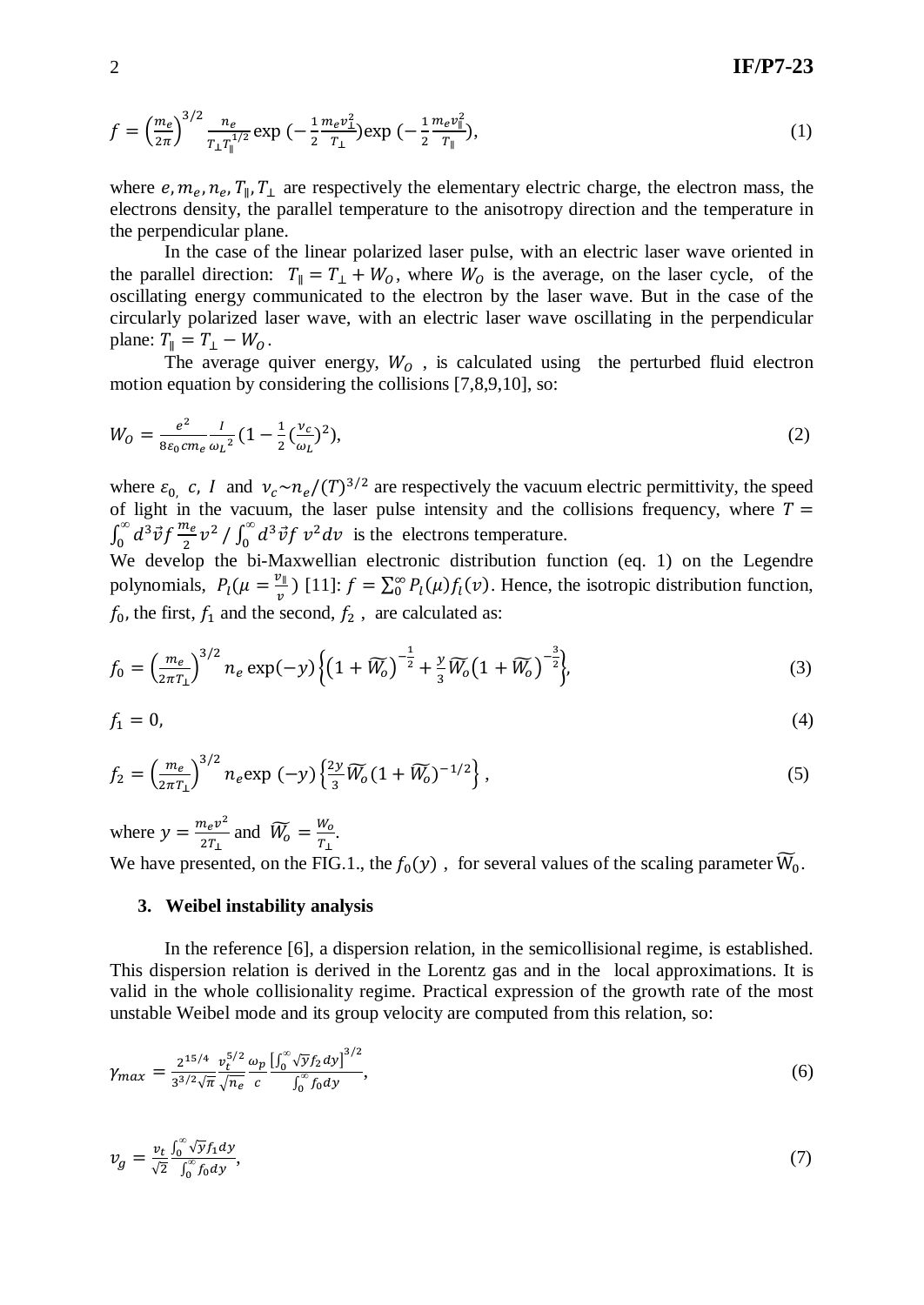where  $v_t = \sqrt{T/m_e}$  is the electrons thermal velocity. By considering the explicit expressions of  $f_1$  and  $f_2$  (eqs. 3-5), the above equations can be written as function of the scaling parameter,  $\widetilde{W}_0$ , so:

$$
\frac{\gamma_{max}}{10^{11}s^{-1}} = 4.4 \times 10^3 \sqrt{\frac{T_{\perp}}{keV}} \sqrt{\frac{n_e}{cm^{-3}}} \frac{\tilde{W}_0^{3/2}}{(1+\tilde{W}_0)^{-\frac{1}{4}} + \frac{1}{3}\tilde{W}_0(1+\tilde{W}_0)^{-\frac{3}{4}}}
$$
(8)

$$
v_g = 0.\t\t(9)
$$

Numerical analysis of this set of equations (1-9) permits to analyze the Weibel instability due to the laser pulse field in the laser fusion plasma corona.

The excited Weibel modes by this mechanism are not convective. That,  $v_a \sim f_1 = 0$ . But other Weibel sources, such as due to the gradient of temperature and density, in the corona, can participate to the convection of these modes. We have presented on the, FIG.2., the Weibel instability growth rate spectrum  $\gamma(k\lambda)$ , where k is the Weibel mode wave number and  $\lambda$  is the electron mean free path. We have also presented, on the FIG.3., the  $\gamma_{max}$ as a function of the scaling parameter,  $\widetilde{W}_o$ . It has been shown that the unstable Weibel modes are non collisionals,  $k\lambda > 1$ . The growth rate of the most unstable Weibel mode,  $\gamma_{max}$ , is  $\geq 10^{11} s^{-1}$  (eq. 8) in the vicinity of the critical layer,  $\omega_L = \omega_p$ . The growth rate calculated in this model gives the results of the Fokker-Planck simulation especially for low values of the scaling factor,  $\widetilde{W}_0$ .

#### **4. Scaling laws**

In the inertial target fusion experiments, the created plasma parameters are interconnected to the parameters of the incident laser pulse to the target. In the reference [12], a scaling law of the electron temperature is established. This law is obtained by the compute of the energy stock in the critical layer, so:

$$
\frac{T_{ec}}{Rev} = 4.3 \left(\frac{I_a}{10^{14} W/cm^2}\right)^{2/3} \left(\frac{\lambda_L}{\mu m}\right)^{4/3}.
$$
\n(10)

The critical density is then given by:

$$
\frac{n_c}{cm^{-3}} = 1.1 \times 0^{21} \left(\frac{\lambda_L}{\mu m}\right)^{-2}.
$$
\n(11)

The collisions frequency is given as a function of the electronic corona density and temperature:

$$
\frac{\vartheta_c}{s^{-1}} = 3.4 \times 10^{-9} (Z+1) \frac{n_e}{cm^{-3}} \left(\frac{T_e}{KeV}\right)^{-3/2} ln\Lambda.
$$
 (12)

*LnL* means the Coulomb Logarithm. In the case of the laser fusion plasma  $ln L \approx 10$ . By taking into account the equations (10, 11), the collision frequency in the critical layer for an isothermal corona can be expressed as a function of the laser parameter as: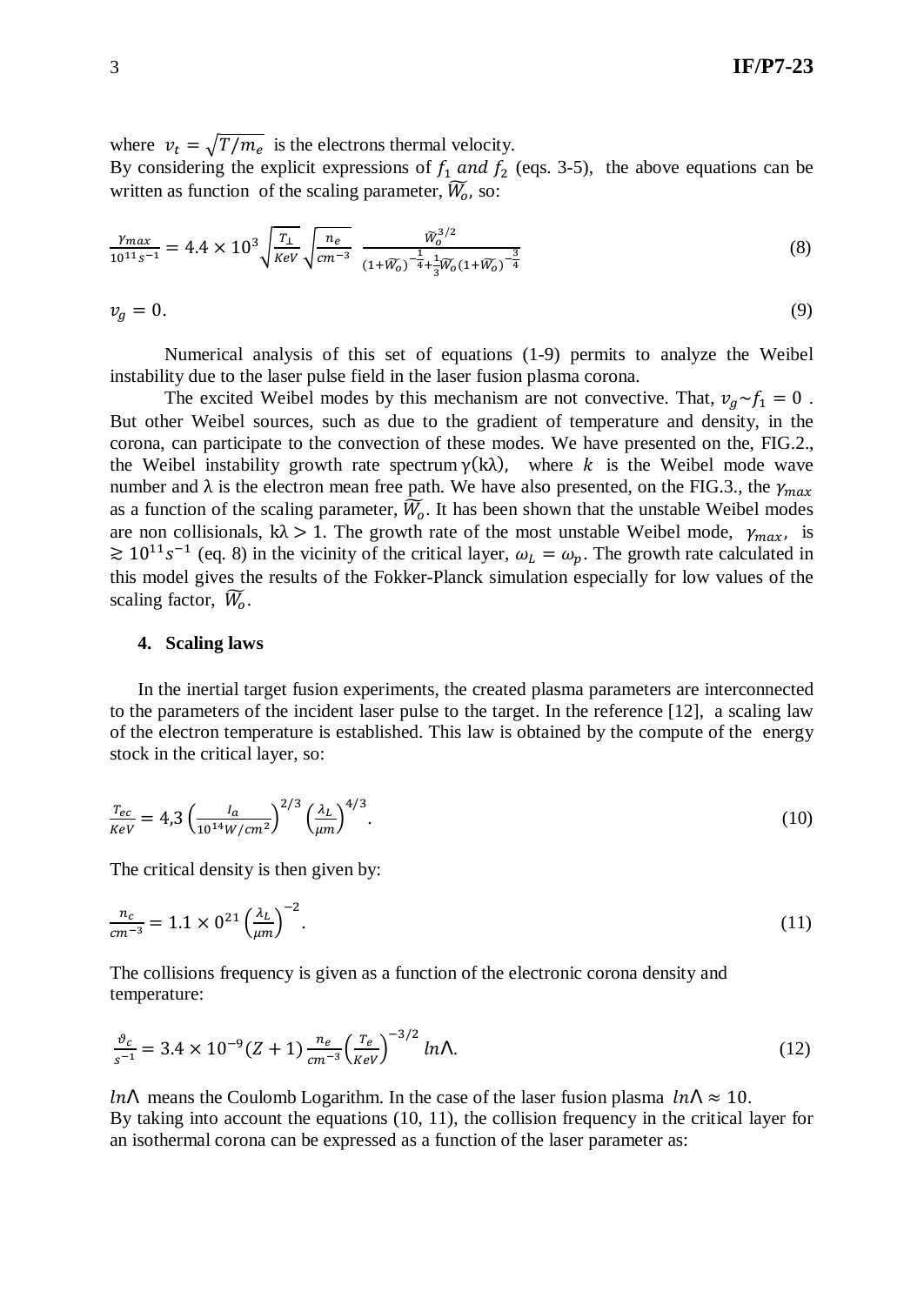# 4 **IF/P7-23**

$$
\frac{\vartheta_c}{s^{-1}} \approx 4.2 \times 10^{11} (Z+1) \left( \frac{I_a}{10^{14} W/cm^2} \right)^{-1} \left( \frac{\lambda_L}{\mu m} \right)^{-4} . \tag{13}
$$

$$
\frac{\vartheta_c}{\omega_L} \approx 2.2 \times 10^{-5} (Z+1) \left( \frac{I_a}{\frac{10^{14} W}{cm^2}} \right)^{-1} \left( \frac{\lambda_L}{\mu m} \right)^{-3} . \tag{14}
$$

This equation shows that the collisions are efficient as the laser wave length,  $\lambda_L$ , is shorter.

The scaling parameter (eq. 2) is given by:

$$
\widetilde{W}_o = 5.4 \times 10^{-4} \left( \frac{I}{10^{14} W/cm^2} \right) \left( \frac{I_a}{10^{14} W/cm^2} \right)^{-2/3} \left( \frac{\lambda_L}{\mu m} \right)^{2/3} \times
$$
\n
$$
\left[ 1 - 2.5 \times 10^{-10} (Z+1)^2 \left( \frac{I_a}{10^{14} W/cm^2} \right)^{-2} \left( \frac{\lambda_L}{\mu m} \right)^{-6} \right].
$$
\n(15)

 $I_a = A I_L$ , where  $I_L$  is the laser pulse intensity and A is the absorption coefficient. The absorption coefficient [1,8] due to the inverse bremsstrahlung mechanism for a linear density spatial profile, is obtained in the WKB approximation by:

$$
A_{IB} = 1 - \exp\left(-\frac{32}{15}\frac{v_t L_n}{\lambda}\right). \tag{16}
$$

 $L_n = \left| \frac{\nabla n}{n_n} \right|$  $\frac{1}{n_e}$  $\frac{-1}{\pi}$  is the density gradient length.

In the case where we can consider a mono dimensional corona expansion, the density gradient length is proportional to the expansion velocity,  $C_s$ , and to the laser pulse duration,  $\tau$ , so:  $L_n \approx C_s \tau$ , where  $C_s = \sqrt{\frac{Z}{n}}$  $\frac{z_1 i}{m_i}$  is the sound speed and  $\tau$  is the laser pulse duration.  $Z, T_i$ mean respectively the plasma ionization number, the ions temperature and the ion mass. Using eq. (10)  $L_n$  can be given by the following scale law:

$$
\frac{L_n}{\mu m} \approx 9.4 \times 10^{11} \left( \frac{I_a}{10^{14} W/cm^2} \right)^{1/3} \left( \frac{\lambda_L}{\mu m} \right)^{2/3} \frac{\tau}{s}.
$$
\n(17)

The inverse bremsstrahlung absorption is then expressed as:

$$
A_{IB} = 1 - \exp(-5.51 \times 10^2 \left(\frac{l_a}{10^{14} W/cm^2}\right)^{2/3} \left(\frac{\lambda_L}{\mu m}\right)^{4/3} \frac{\tau}{n_s}.)
$$
 (18)

Other mechanisms participate to the absorption of the laser energy in the corona; namely the resonance absorption mechanism in the vicinity of the critical layer. Then, the effective absorption be greater than that due to the inverse bremsstrahlung mechanism (eq. 18),  $A > A_{IB}$ . In the laser fusion experiments using nanosecond laser pulses with laser wave length  $\lambda_L < \mu m$ , we can consider in a good approximation that the laser pulse energy is totally absorbed:  $I_a = I_L$  and  $A = 1$ .

It is important to express the local laser intensity,  $I$ , as a function of the laser pulse parameters. The spatial evolution in the corona of the laser electric field magnitude,  $E_0(x)$  in the case of a linear density profile is given by the Ai Airy function [1,3,8], so: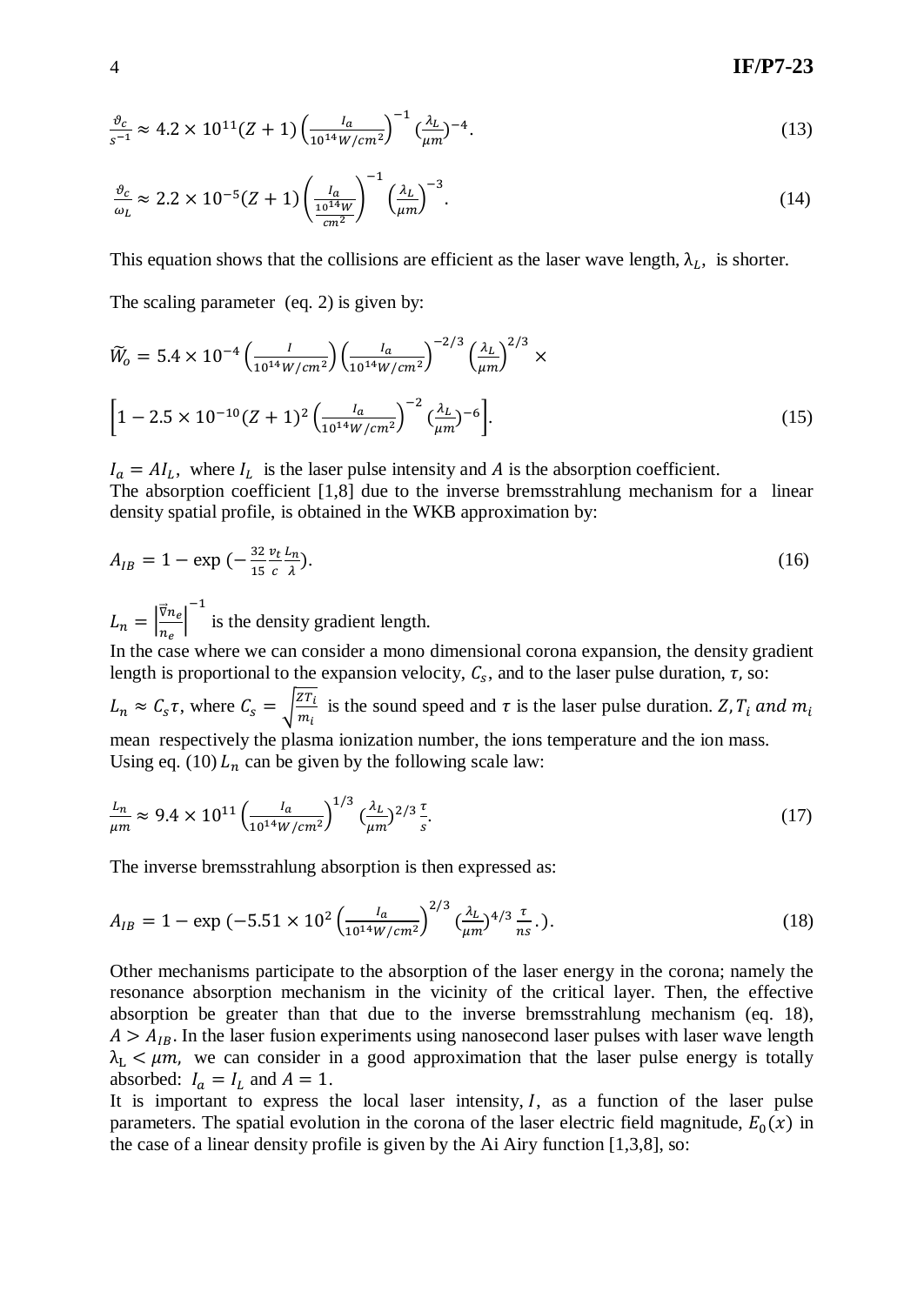# 5 **IF/P7-23**

$$
E_0(x) = 2\sqrt{\pi} \left(\frac{\omega_L L_n}{c}\right)^{\frac{1}{6}} E_{\nu} \text{Ai}(\xi) \exp\left(-\frac{\vartheta_c(x)}{\omega_L}\right),\tag{19}
$$

where  $E_v$  is the laser electric field magnitude in the interface vacuum-plasma,  $(x = L_n)$ , and  $\xi=\left(\frac{\omega}{\omega}\right)$  $\frac{1}{c}$  $\overline{1}$  $\frac{x}{L}$  $\frac{x}{L_n} + i \frac{\vartheta_c(x)}{\omega_L}$  $\frac{c^{(\lambda)}}{\omega_L}$ ) is a spatial dimensionless coordinate. The laser intensity in the critical layer ,  $(x = 0)$ , is given by:

$$
I_c = 4\pi \left(\frac{\omega_L L_n}{c}\right)^{\frac{1}{3}} I_v \text{Ai}^2(0) \exp\left(-\frac{2\vartheta_c(0)}{\omega_L}\right),\tag{20}
$$

By taking into account the equations (10,11,13,17), the laser intensity in the critical layer can be expressed as:

$$
\frac{I_c}{\frac{10^{14}W}{cm^2}} = 2.8 \times 10^4 \frac{I_L}{\frac{10^{14}W}{cm^2}} \left(\frac{I_a}{\frac{10^{14}W}{cm^2}}\right)^{1/9} \left(\frac{\lambda_L}{\mu m}\right)^{-1/9} \left(\frac{\tau}{s}\right)^{1/3} \times
$$
  
\n
$$
\exp\left(-4.4 \times 10^{-5} (Z+1) \left(\frac{I_a}{\frac{10^{14}W}{cm^2}}\right)^{-1} \left(\frac{\lambda_L}{\mu m}\right)^{-3}\right).
$$
\n(21)

The equations (10,11,15,21) allow us to establish a scaling law for the growth rate of the most unstable Weibel mode in the critical layer as:

$$
\gamma_{max} = 0.18(2 - A - 2\sqrt{1 - A})^{\frac{3}{2}} A^{-\frac{1}{2}} I_L \lambda_L^{1/2} \times
$$
  
exp[-6.6 \times 10^{-5} (Z + 1) A^{-1} I\_L^{-1} \lambda\_L^{-3}]. (22)

Here  $I_L$  is the laser pulse intensity and A is the absorption coefficient. Note that  $I_L$  in  $W/cm^2$ ,  $λ_L$  in  $μm$  and  $γ_{max}$  in  $10^{11} s^{-1}$ .

In the case of the total absorption,  $A = 1$ , the above expression is simplified as:

$$
\gamma_{max} = 0.18 I_L \lambda_L^{\frac{1}{2}} \exp\left[-6.6 \times 10^{-5} (Z+1) I_L^{-1} \lambda_L^{-3}\right].
$$
\n(23)

We point out from this that  $\gamma_{max} \sim I$  $\overline{1}$  $\frac{2}{1}$ . This corresponds to the results of the reference [2] using the Fokker-Planck theory.

This expression permits to optimize the laser parameters using in the fusion experiments in order to minimize the energy losses due to the Weibel instability.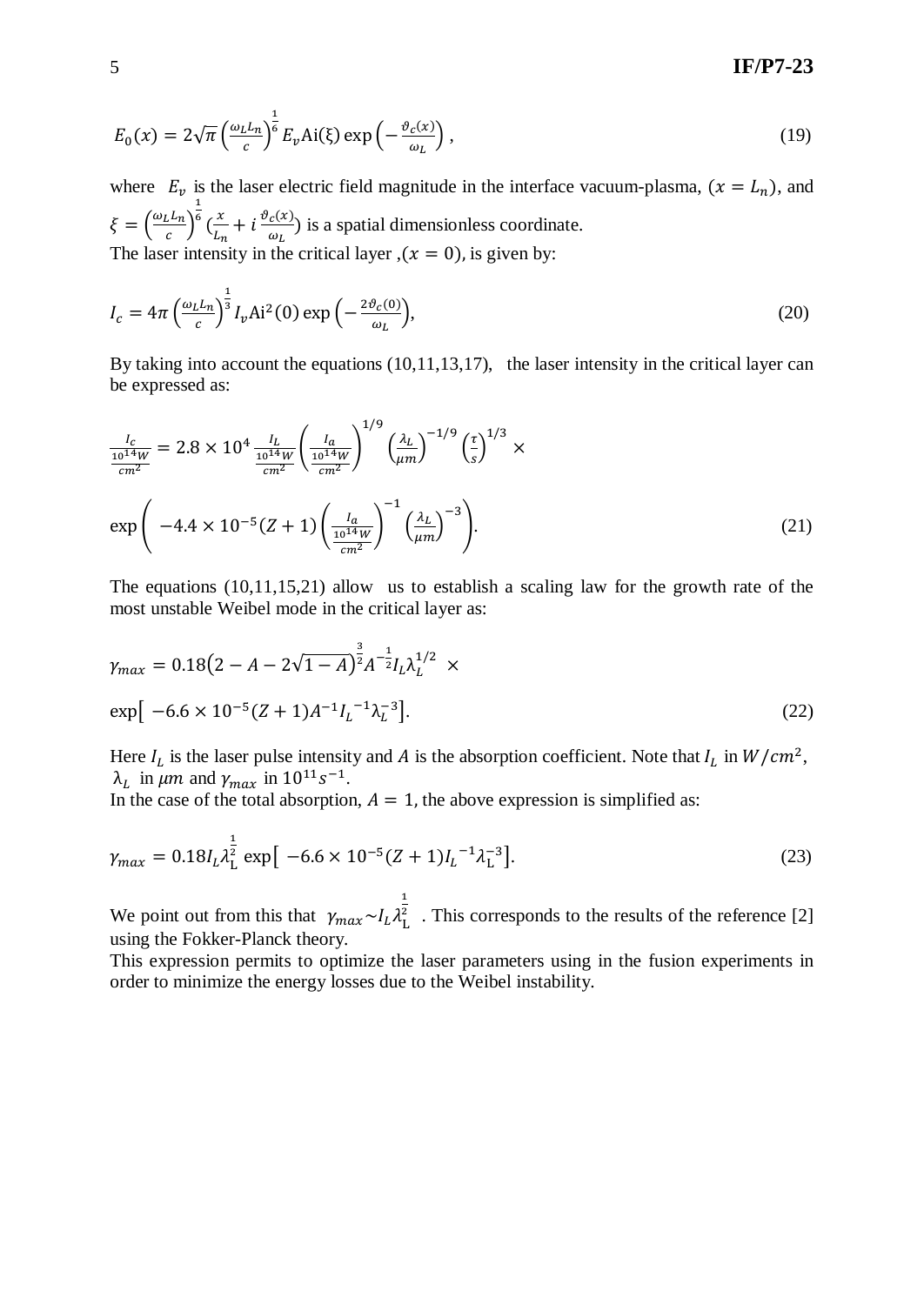



*FIG.1. Isotropic distribution function as function of for several values of the scaling parameter*  $\widetilde{W}$ .

*The red curve corresponds to*  $\widetilde{W}_o = 0.01$ *, the blue curve corresponds to*  $\widetilde{W}_0 = 0.02$  *and the black one corresponds to*  $\widetilde{W}_o = 0.03$ 

*FIG.2. Weibel instability growth rate*   $spectrum: \gamma(k\lambda)$ .

 *is the wave number of the Weibel mode and is the mean free path of the electron.* 

*The red curve corresponds to*  $\widetilde{W}_o = 0.01$ , the *blue one corresponds to*  $\widetilde{W}_0 = 0.02$  *and the black one corresponds to*  $\widetilde{W}_o = 0.03$ .  $T = 1 KeV$  and  $n_e = 10^2$ 



*FIG. 3.*  $\gamma_{max}$  *as function of the scaling parameter*  $\widetilde{W}_o$ .  $T_e = 1$  *KeV and*  $n_e = 10^{21}$  cm<sup>-3</sup>